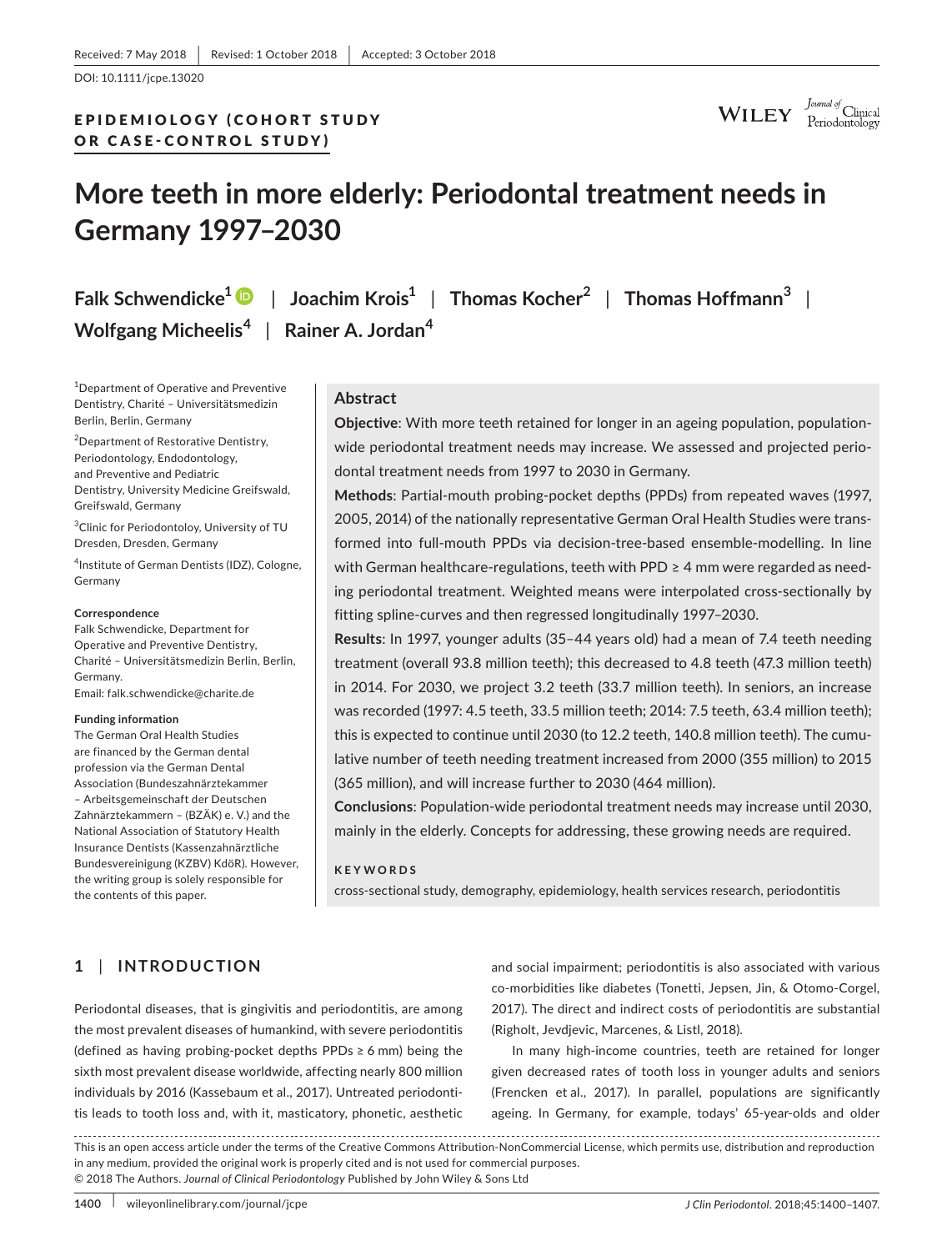**SCHWENDICKE** ET AL. **1401**<br>**1401** Deriodontology  $\mathbf{WI }$   $\mathbf{LFV}$   $\frac{1401}{P}$ 

comprise 22% of the population (17.9 of 81.2 millions); in 2030, this number will be 28% (21.8 of 79.2 millions) and in 2040, even 31% (23.2 of 76.0 millions) (deStatis 2018). With more teeth retained in this growing age group, the absolute number of teeth at risk for periodontitis is increasing. Shifts in both morbidity and demography can be expected to significantly alter periodontal treatment needs. Assessing treatment needs on individual level (e.g., the mean number of teeth needing treatment in an individual) and combining these estimates with population data at different time points allows to capture both disease and population dynamics jointly. These integrated treatment needs data are relevant on multiple levels: (a) For allocating resources in both research and health services; (b) for guiding future dental education, (c) for assisting diagnostics, as knowledge on how often treatment needs are present in different age groups will improve diagnostic accuracy, (d) for dentists in developing a practice profile and business plan based on past, present and future needs for dental services.

In Germany and within the statutory insurance, which covers 89% of the population (Gesundheitsberichtserstattung 2018), treatment needs are assessed using probing-pocket depths (PPDs) (KZBV 2017); such treatment needs should not be confused with periodontitis prevalence or extent (Holtfreter et al., 2015; Page & Eke, 2007). The German Oral Health Studies (Deutsche Mundgesundheitsstudien, DMS) are nationally representative, multi-centre, cross-sectional studies, conducted in 1997, 2005 and 2014, which assessed PPDs and hence can be used to assess how treatment needs have changed with time, and to also project treatment needs in the future. We aimed to assess and project periodontal treatment needs on both individual and population level from 1997 to 2030 in Germany.

## **2** | **MATERIAL AND METHODS**

#### **2.1** | **Data source and participants**

Data from three waves of DMS were used; DMS III from 1997, DMS IV from 2005 and DMS V from 2014. DMS involve stratified multi-stage cross-sectional, nationwide probability samples of the civilian German population, with clinical and socio-epidemiological examinations in different age cohorts (12 years old, 35–44 years old, 65–74 years old, and for DMS V also 75–100 years old). The sampling design, data collection protocols and data availability can be found elsewhere (Jordan & Micheelis, 2016; Micheelis & Reich, 1999; Micheelis & Schiffner, 2006).

Study participants were drawn from local residents' registration offices in 90 randomly selected communities (sample points) using a cluster-random sampling stratified for regions and areas of urbanization. A disproportional sample point selection was performed with 60 study sample points in the Western federal states of Germany and 30 study sample points in the Eastern states.

For the DMS III, 3,065 participants were included (response rate of 63.6%); for DMS IV and V, these numbers were 4,631 (63.1%) and 4,609 (50.1%), respectively. Empirical non-responder analyses were

#### Clinical Relevance

*Scientific rationale for the study*: Evaluating time trends and projecting future treatment needs are relevant for clinicians and resource allocation. We assessed treatment needs in Germany, capturing both disease and population dynamics over time using nationally representative data. *Principal findings*: In younger adults, periodontal treatment needs have moderately declined since 1997 and are expected to decline further in the future. In individuals aged >51 years, treatment needs may increase substantially. Given the demographic population shift, a higher overall population-level treatment need is expected in the future. *Practical implications*: Health services and workforce planning should address the increasing periodontal treatment needs in Germany.

conducted to compare the socio-dental characteristics of responders with the target population according to gender, educational level, dental visiting patterns, and dental/prosthodontic status. Non-response bias was found to be minimal (Supporting Information Appendix Table S1). The study was ethically approved, as were all data collection protocols. All participants completed written informed consent.

### **2.2** | **Periodontal examinations and treatment needs**

The dental examinations and the socio-scientific survey were carried out at the local sample points. To ensure reproducibility, interviewers and dental investigators were trained and calibrated by experts and multiple reliability checks were performed throughout the field phase, details can be found in Supporting Information Appendix Table S2.

Dental examinations were performed by four teams working in parallel; each team consisted of one dentist, one interviewer and one contact person. Periodontal assessment was performed according to different protocols throughout the DMS waves of which a partial-mouth recording was the common denominator with two sites (mesio-vestibular and mid-vestibular) from the following index teeth: 17, 16, 11, 44, 46 and 47. If there was a missing index tooth, we registered that and considered that in full-mouth estimations as described below. PPD was measured using a WHO probe (PCP 11.5B, HuFriedy, Tuttlingen) and was noted in 1 mm increments (hence, the threshold of treatment needs emerging was 4.0 mm in the present study, while according to German regulations it is 3.5 mm). The values were rounded mathematically. The maximum probing pressure was 0.2 N. Making contact with the tooth, the WHO periodontal probe was inserted in parallel to the tooth axis into the sulcus or pocket and the distance from the gingival margin to the sulcus base or pocket base was determined at the measurement sites per index tooth.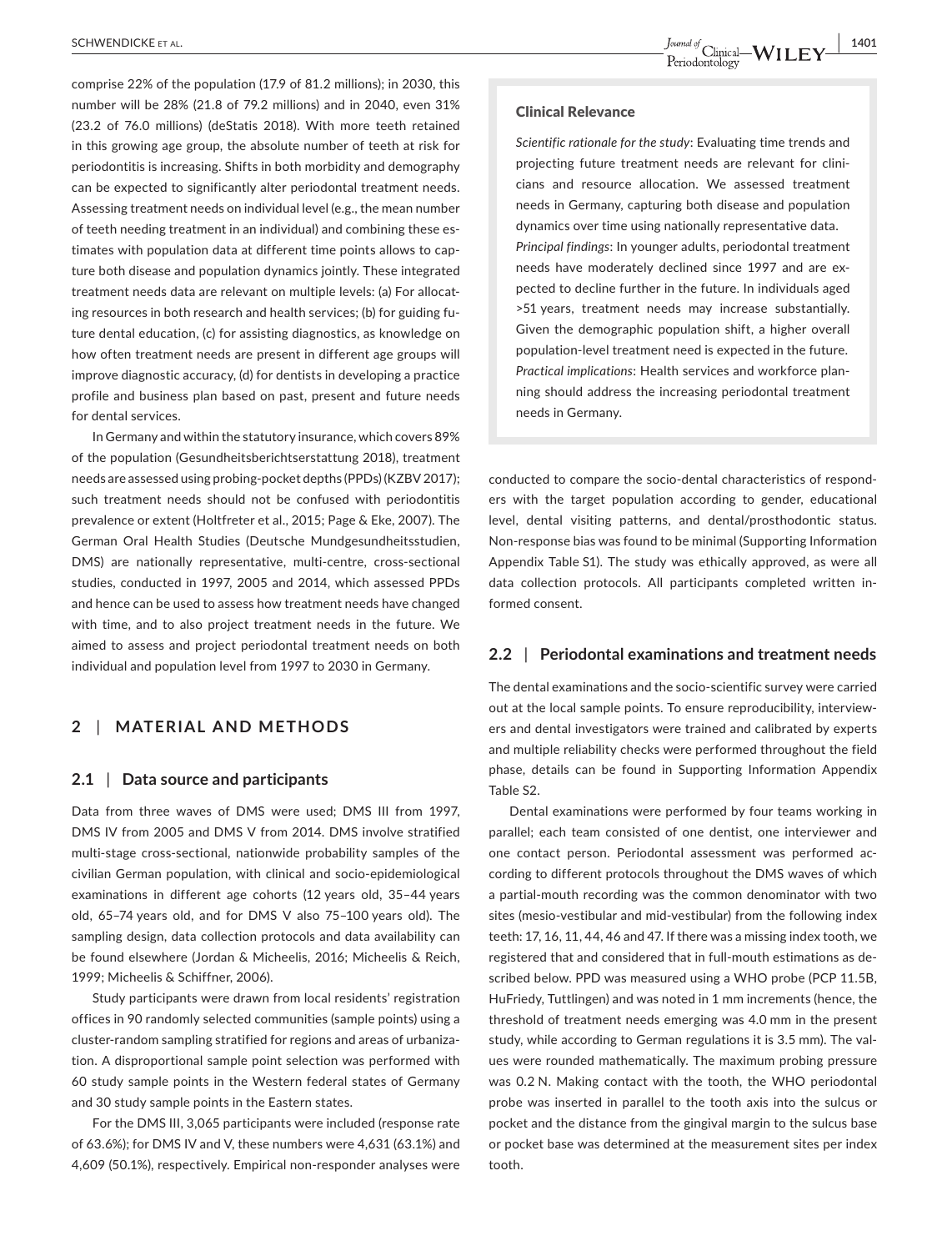**1402 b** *LAILERY dimind of Climical* **1402** *CHWENDICKE* **ET AL.** 

Our outcome parameter was the number of teeth with PPD ≥ 4 mm, these teeth are regarded in need for periodontal treatment according the German statutory healthcare, where only PPDs are used to decide periodontal treatment needs. We also determined the number of cases with ≥4 teeth with PPD ≥ 4 mm, as within the described German healthcare, these are considered "periodontitis patients", who are managed within a systematic concept of treatment planning, pre-treatment phase, active periodontal treatment involving scaling and root-planing (with or without access surgery) and post-surgical control. In cases with only 1–3 teeth with PPD  $\geq$  4 mm, these are not managed within such systematic concept, but using scaling and root planning only (KZBV 2017).

Further recorded clinical parameters were tooth loss, caries lesions, restorations (i.e., the components of the DMFT index), prosthodontic status, and developmental and acquired dental hard tissue defects, based on 28 teeth (third molars were excluded). A paper-based questionnaire was completed by the subjects before the clinical examination, comprising questions on oral hygiene habits/prosthesis hygiene, utilization of dental services, questions on childhood and life course, smoking habits, and social demographics including education, income, place of residence and place of birth.

### **2.3** | **Missing data**

Missing predictor variables occurred very rarely (<6% of cases). We imputed missing values using k-nearest neighbour imputation (Andridge & Little, 2010) with *k* = 5 and the Euclidean distance as distance metric. Before applying k-nearest neighbour imputation, categorical features were one-hot encoded. Both categorical and numerical features were centred and scaled.

#### **2.4** | **Prediction of full-mouth recordings**

For the transformation of partial-mouth to full-mouth PPD recordings, we applied a two-staged modelling approach using extreme gradient boosting, a decision-tree based ensemble method applicable for classification and regression (Chen & Guestrin, 2016). In the first step, we modelled patients as having or not having any teeth with PPD  $\geq 4$  mm (classification task). In the second step, we predicted the number of teeth with PPD ≥ 4 mm for each subject in the data set (regression task). The training data set constituted of 199 subjects, drawn for DMS V, for whom full-mouth and partial-mouth recordings were available. We preselected predictor variables based on domain knowledge and data availability. The following 13 variables were used: (1) Year of birth, (2) age in years, (3) sex, (4) educational level (three categories), (5) income (four categories), (6) smoking status (three categories), (7) number of missing teeth, (8) number of filled teeth, (9) number of decayed teeth, (10) number of teeth with PPD  $\geq$  4 mm (partial mouth, at maximum six teeth with two sites), (11) number of teeth with PPD = 4–5 mm (partial mouth), (12) number of teeth

with PPD  $\geq 6$  mm (partial mouth), (13) number of teeth examined for partial-mouth assessment (1 to 6, accounting for teeth missing and hence not being assessed). Model parameters were obtained by applying three-times repeated fivefold cross-validation for 24,000 parameter combinations (classification) and 100,000 parameter combinations (regression) using random search (Claesen & De Moor, 2015). The model parameters for classification were optimized for the area under the receiver operating characteristic curve (AUC); parameters for regression were optimized for root mean square error (RMSE). Using the best performing model parameter configuration, predictions for the number of teeth with  $PPD \geq 4$  mm were made for young adults (35-44 years old) and young seniors (65–74 years old). Details can be found in the appendix (Supporting Information Figures S1–S3). Based on these predictions, 95% confidence intervals were obtained by bootstrapping, using 10,000 bootstrap samples. Modelling, data preparation and visualization was done using the R package caret, and the Python packages Numpy, Pandas and Matplotlib.

#### **2.5** | **Cross-sectional imputation**

In the three waves of the DMS, subject data were available for age cohorts 35–44 years and 65–74 years. We computed the weighted mean age for each age cohort and DMS wave, and both the mean number of teeth and cases with periodontal treatment need. For age groups not sampled by the DMS, we interpolated cross-sectionally by fitting a piecewise cubic polynomial spline (Akima, 1970). A boundary condition of zero was set for 12-year-olds.

#### **2.6** | **Longitudinal imputation**

We modelled the non-linear pattern of the mean number of teeth and cases with periodontal treatment need per age group longitudinally for the period 1997 to 2030 by applying log-linearization and then fitting a linear regression model (for teeth) and a quadratic regression model (for cases). Thereafter, we applied exponentiation to reproduce the non-linear pattern. The fit of this imputation (based on partial-mouth recordings) was reasonable (Supporting Information Figure S4). Note that we aimed to assess population-level treatment needs; edentate individuals were hence included.

#### **2.7** | **Population-level estimates**

Number of teeth and cases for each age group and year were combined with recorded (1997–2015) and predicted population estimates (2020–2030) to determine the overall absolute number (Statistisches Bundesamt 2012). We used the so-called G1-L1-W2 scenario prediction model, assuming that fertility will remain nearly constant at the level of 1.4 children per woman (G1), that life expectancy will moderate increase to 84.8 years for men and 88.8 for women until 2060 (L1), and that until 2021 the migration balance decreases to 200,000 persons per year, and remains constant thereafter (W2) (deStatis 2015). An alternative prediction model (V2A),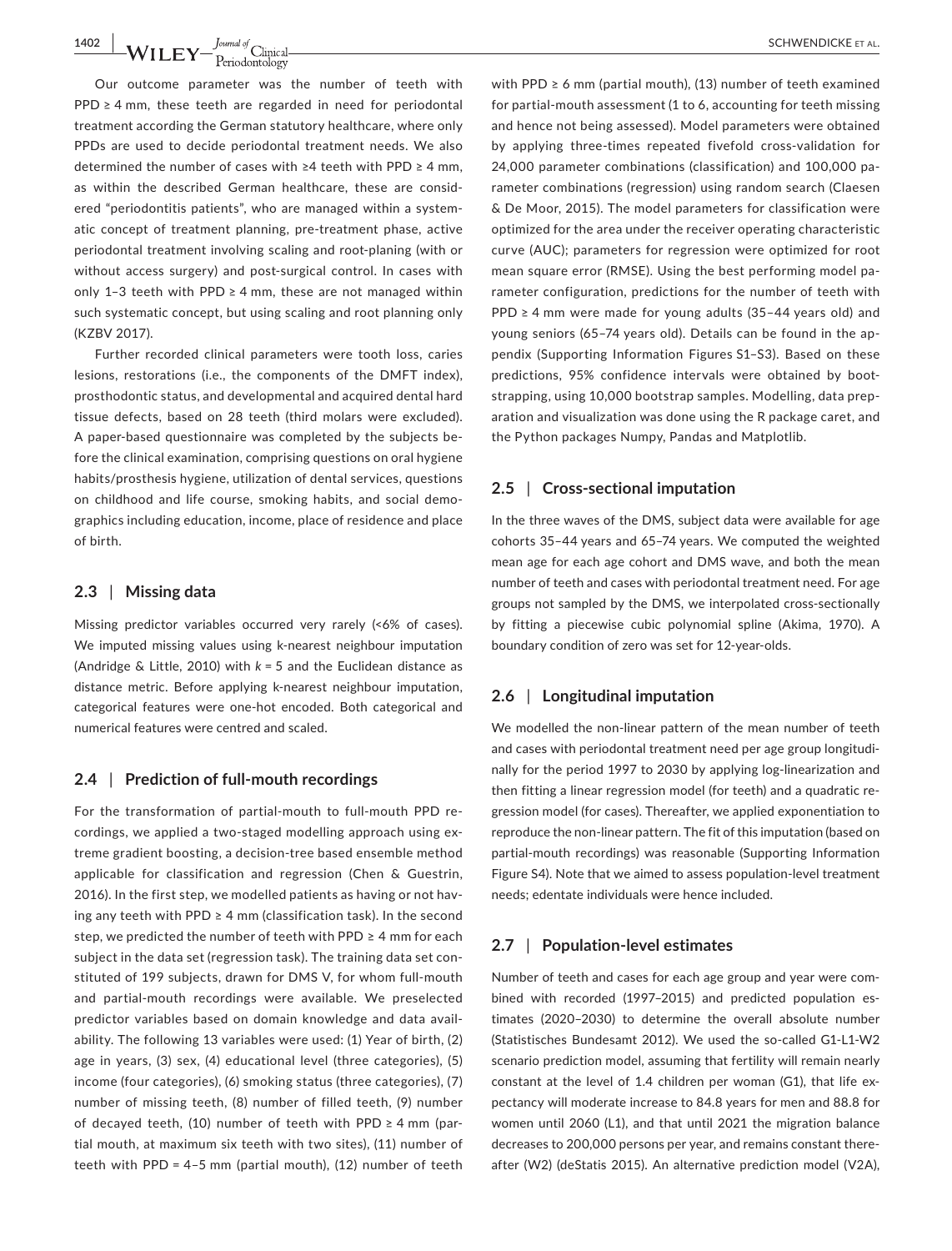| <b>Strata</b>            | Age group           | Category/Level           | DMS III (1997) | <b>DMS IV (2005)</b> | DMS V (2014) |
|--------------------------|---------------------|--------------------------|----------------|----------------------|--------------|
| All                      | 35 to 44-years-olds | $\overline{\phantom{a}}$ | 7.36           | 6.34                 | 4.76         |
|                          | 65 to 74-years-olds | $\overline{\phantom{a}}$ | 4.54           | 5.99                 | 7.52         |
| <b>Educational level</b> | 35 to 44-years-olds | Low                      | 8.57           | 8.24                 | 6.04         |
|                          |                     | Medium                   | 7.10           | 7.21                 | 4.6          |
|                          |                     | High                     | 6.35           | 4.48                 | 3.36         |
|                          | 65 to 74-years-olds | Low                      | 3.92           | 5.34                 | 7.21         |
|                          |                     | Medium                   | 4.84           | 6.84                 | 7.37         |
|                          |                     | <b>High</b>              | 7.04           | 8.17                 | 8.48         |
| Sex                      | 35 to 44-years-olds | Male                     | 8.59           | 7.72                 | 5.26         |
|                          |                     | Female                   | 6.20           | 5.60                 | 3.46         |
|                          | 65 to 74-years-olds | Male                     | 5.12           | 6.80                 | 8.62         |
|                          |                     | Female                   | 3.81           | 5.17                 | 6.69         |
| Smoking                  | 35 to 44-years-olds | Never smoker             | 5.98           | 5.15                 | 3.45         |
|                          |                     | Former smoker            | 7.01           | 6.53                 | 4.42         |
|                          |                     | Current smoker           | 8.98           | 8.26                 | 5.59         |
|                          | 65 to 74-years-olds | Never smoker             | 4.34           | 5.78                 | 7.79         |
|                          |                     | Former smoker            | 4.99           | 6.63                 | 7.69         |
|                          |                     | Current smoker           | 3.42           | 5.77                 | 6.38         |

**TABLE 1** Mean number of teeth with periodontal treatment needs (PPD  $\geq 4$  mm) per individual

*Note*. Estimates are based on imputed full-mouth numbers of teeth. Edentate individuals are included.

accounting for the recently increased birth rates (to 1.5 children) and higher migration into Germany (W2015), was additionally used, but yielded very similar overall results (see Supporting Information Figures S5 and S6).

## **3** | **RESULTS**

The characteristics of the three waves of the DMS are displayed in Table 1. The mean number of teeth with periodontal treatment needs has decreased steadily in adults (35–44 years old) between 1997 (7.36 teeth) and 2014 (4.76 teeth). Projected on all individuals in this age group, a decrease from 93.8 million teeth in 1997 to 47.3 million teeth in 2014 was noted. We expect a further decrease in the mean number of teeth in need of treatment in 2030 (to 3.15) (Figure 1a,b), which means a decrease to 33.7 million teeth in all individuals of this age group (Table 2). In contrast, seniors bear an increasing number of teeth per individual (1997: 4.54, 2014: 7.52 teeth) (Figure 1a,b). Projected to all individuals in this age group, an increase from 33.5 million teeth in 1997 to 63.4 million teeth in 2014 was estimated (Table 2). We expect a further increase in the mean number of teeth in need of treatment in 2030 (to 12.23), which means an increase to 140.9 million teeth in all individuals of this age group (Figure 1a,b, Table 2). Thus, treatment needs have decreased in those aged 51 years or below, and increased in groups older than that; this development is expected to continue to 2030. The cumulative number of teeth in need of treatment has increased from 2000

(355.2 million) to 2015 (364.5 million), and is expected to increase further to 2030 (464.4 million) (Figure 1c).

The prevalence of cases in need of periodontal treatment in adults (35–44 years old) has decreased steadily between 1997 (74%) and 2014 (37%) (Figure 2a,b), or 9.4 million cases in 1997 and 3.7 million cases in 2014 (Table 2). We expect a further decrease in the prevalence of cases in need of periodontal treatment in 2030 (to 22%), which means a decrease to 2.4 million cases in this age group. In contrast, the prevalence of cases in seniors has increased (1997: 56% 2014: 80%) (Figure 2a,b). Projected on all individuals in this age group, this was an increase from 4.1 million cases in 1997 to 6.8 million in 2014 (Table 2). We expect a minimal decrease to 76% in 2030 (or 8.8 million cases). The cumulative number of cases in need of treatment has decreased from 2000 (39.2 million) to 2015 (34.9 million), and is expected to decrease further to 2030 (30.9 million) (Figure 2c).

## **4** | **DISCUSSION**

In Germany, as in many high-income countries, populations are rapidly ageing; individuals aged 60 years or above are the only growing age group, while younger age groups shrink (deStatis 2018). Combining these population data with epidemiological data allows to quantify and contrast overall treatment needs in a country over time. The data from the present study will inform dental services planning in Germany.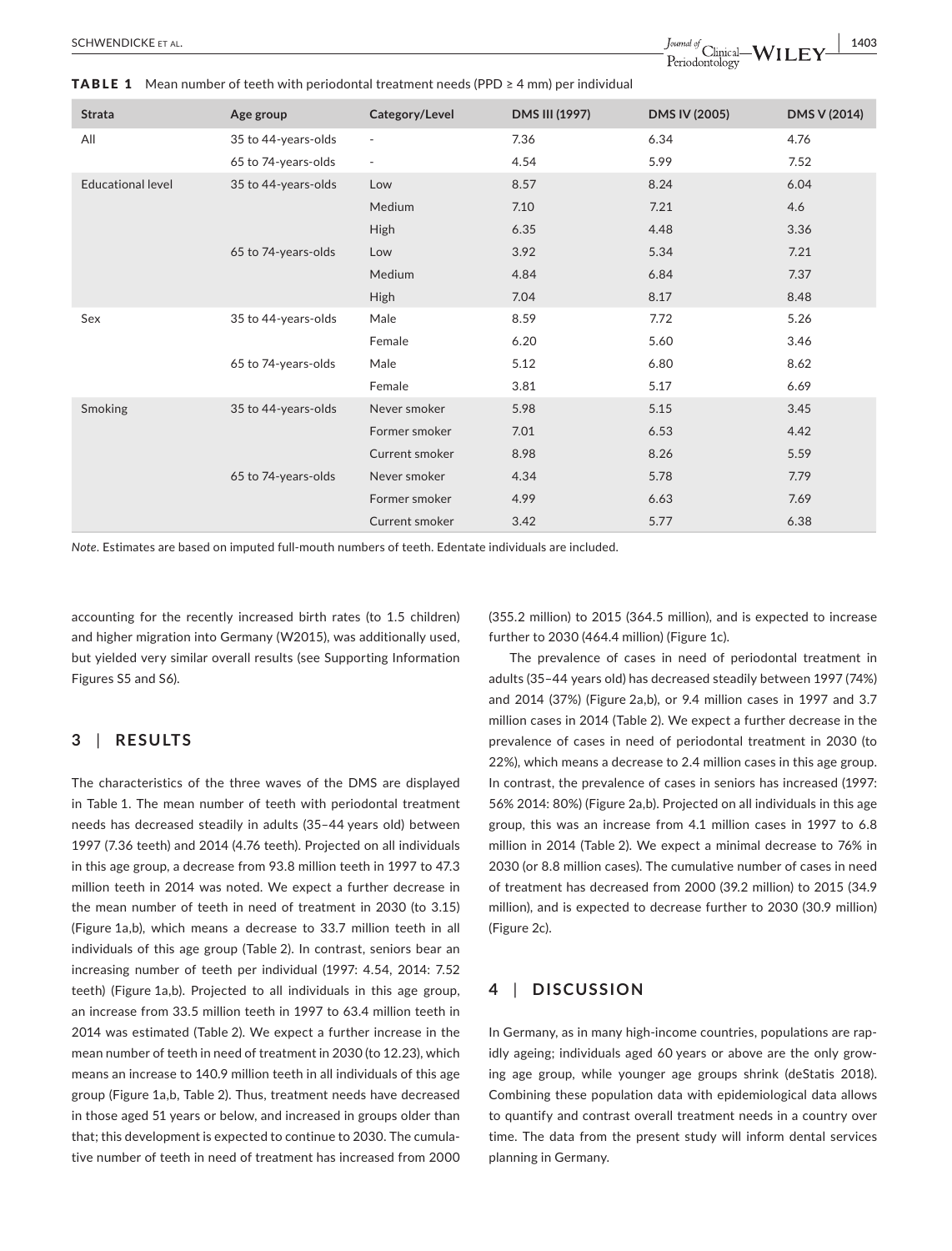

FIGURE 1 Number of teeth in need for periodontal treatment (PPD  $\geq$  4 mm). Estimates are based on imputed fullmouth numbers of teeth. Edentate individuals are included. (a) Mean number of teeth with treatment need in different age groups between 1997 and 2030. (b) Mean number of teeth with treatment need at different ages in different years between 1997 and 2030. (c) The cumulative number of teeth (in millions) with treatment need between 1997 and 2030

TABLE 2 Mean number of teeth with periodontal treatment needs (PPD ≥ 4 mm) and cases (individuals >3 teeth with PPD ≥ 4 mm) in the different waves of the DMS, and projected until 2030

| <b>DMS</b>     | Age group          | Individuals in<br>million | Teeth per<br>individual | Teeth in million | Cases (%) | <b>Cases in million</b> |
|----------------|--------------------|---------------------------|-------------------------|------------------|-----------|-------------------------|
|                |                    |                           |                         |                  |           |                         |
| DMS III (1997) | 35 to 44-years-old | 12.745                    | 7.36                    | 93.8             | 74        | 9.432                   |
|                | 65 to 74-years-old | 7.390                     | 4.54                    | 33.5             | 56        | 4.138                   |
| DMS IV (2005)  | 35 to 44-years-old | 13.881                    | 6.34                    | 88.0             | 65        | 9.023                   |
|                | 65 to 74-years-old | 9.134                     | 5.96                    | 54.4             | 67        | 6.120                   |
| DMS V (2014)   | 35 to 44-years-old | 9.943                     | 4.76                    | 47.3             | 37        | 3.679                   |
|                | 65 to 74-years-old | 8.435                     | 7.52                    | 63.4             | 80        | 6.748                   |
| 2030           | 35 to 44-years-old | 10.690                    | 3.15                    | 33.7             | 22        | 2.352                   |
|                | 65 to 74-years-old | 11.520                    | 12.23                   | 140.9            | 76        | 8.758                   |

*Note*. Estimates are based on imputed full-mouth numbers of teeth. Edentate individuals are included.

Based on our findings, periodontal treatment needs have dramatically decreased in the younger age group, and will have nearly halved by 2030 compared to 1997. This younger group seems to benefit from various underlying trends; for example, these individuals have a higher education (deStatis 2017), enter adulthood with substantially fewer restorations (Jordan & Micheelis, 2016), they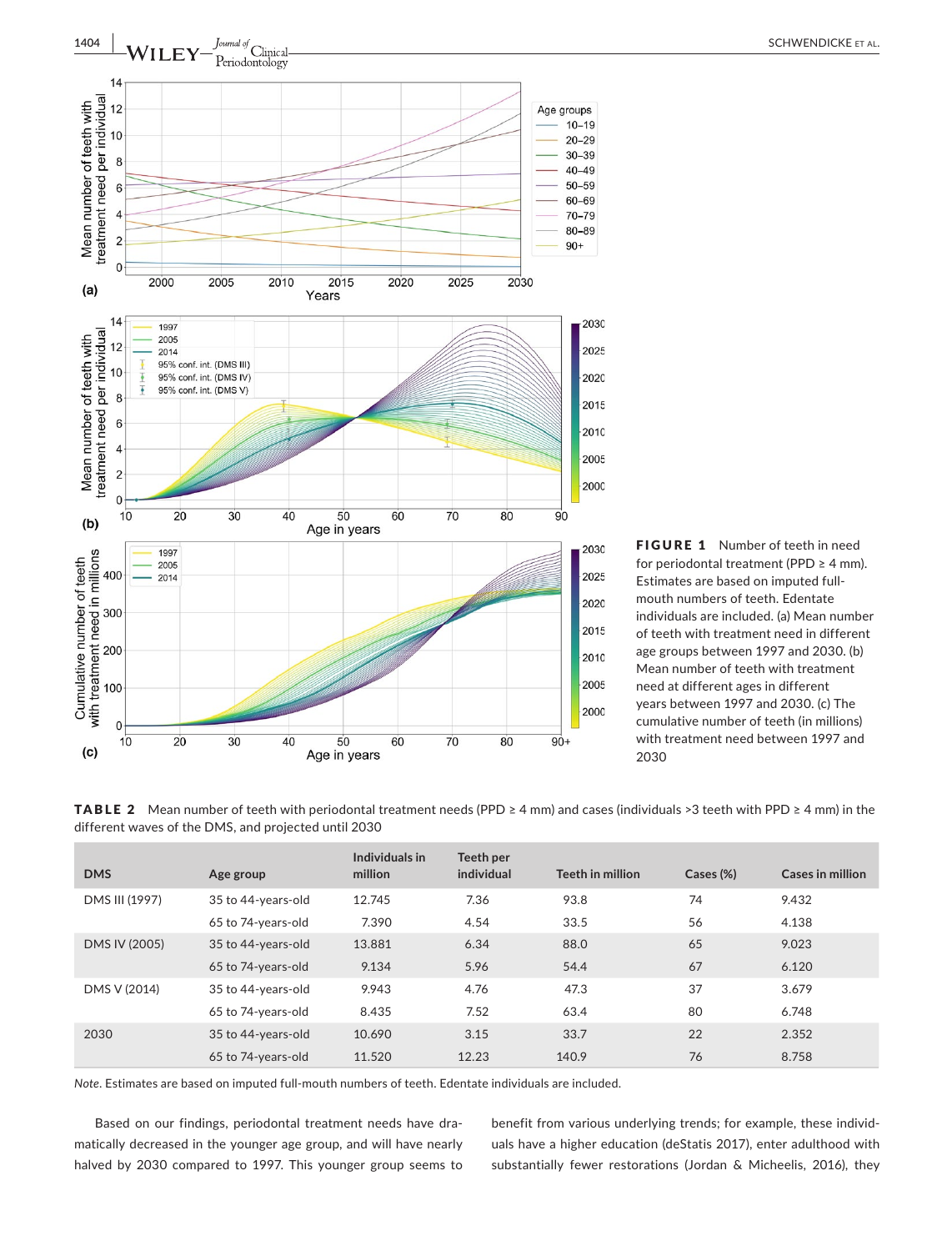

FIGURE 2 Prevalence and prevalent cases in need for periodontal treatment (>3 teeth with PPD ≥ 4 mm). Estimates are based on imputed full-mouth numbers of teeth. Edentate individuals are included. (a) Prevalence in different age groups between 1997 and 2030. (b) Prevalence at different ages in different years between 1997 and 2030. (c) The cumulative number of prevalent cases (in millions) between 1997 and 2030

smoke less often (deStatis 2017), show a higher oral health awareness and better oral hygiene, and many attend the dentist more regularly (Jordan & Micheelis, 2016). In parallel, the growing group of elderly retains an increasing number of teeth at risk for periodontal disease. Based on our results, the mean number of teeth with PPD ≥ 4 mm in seniors (aged 65-74 years) in Germany has nearly doubled since 1997 and is expected to nearly triple in total until 2030. This increase in the number of teeth with PPD ≥ 4 mm in the elderly has also been observed in the SHIP studies, where the 75 + -year-old subjects had 1.5 teeth with treatment needs in 1997– 2001, and 2.5 teeth in 2008–2012 (Schutzhold et al., 2015). Given the described demographic shifts, the population-level number of teeth with periodontal treatment needs in this age group in Germany will nearly quadruple. The cumulative number of teeth (i.e., the sum of teeth with treatment needs in the whole German population) in Germany has increased by 25% between 1997 and 2014, and will

increase further until 2030 (by then 29% compared with 1997). In parallel, the number of adult cases with treatment needs has nearly halved since 1997 and will halve once more until 2030; the contrary is the case in the elderly, where a large part shows treatment needs already today. Given that the total number of cases with treatment needs is not expected to increase, a smaller number of individuals will carry an increasing burden in the future.

Our findings have implications on various levels. First, periodontal treatment needs will be increasingly age-specific; nearly all individuals aged 65–80 years will show some periodontal treatment needs by 2030, while few adult subjects (35–44 years old) will. Periodontal management concepts including disease detection (screening) and treatment should account for that. Second, in the elderly, the treatment needs per patient will increase (we estimate, in mean, 12 teeth with treatment needs in those aged 65–74 years; this number will be even higher in those aged >75 years). Considering that the 75-year-olds in 2030 are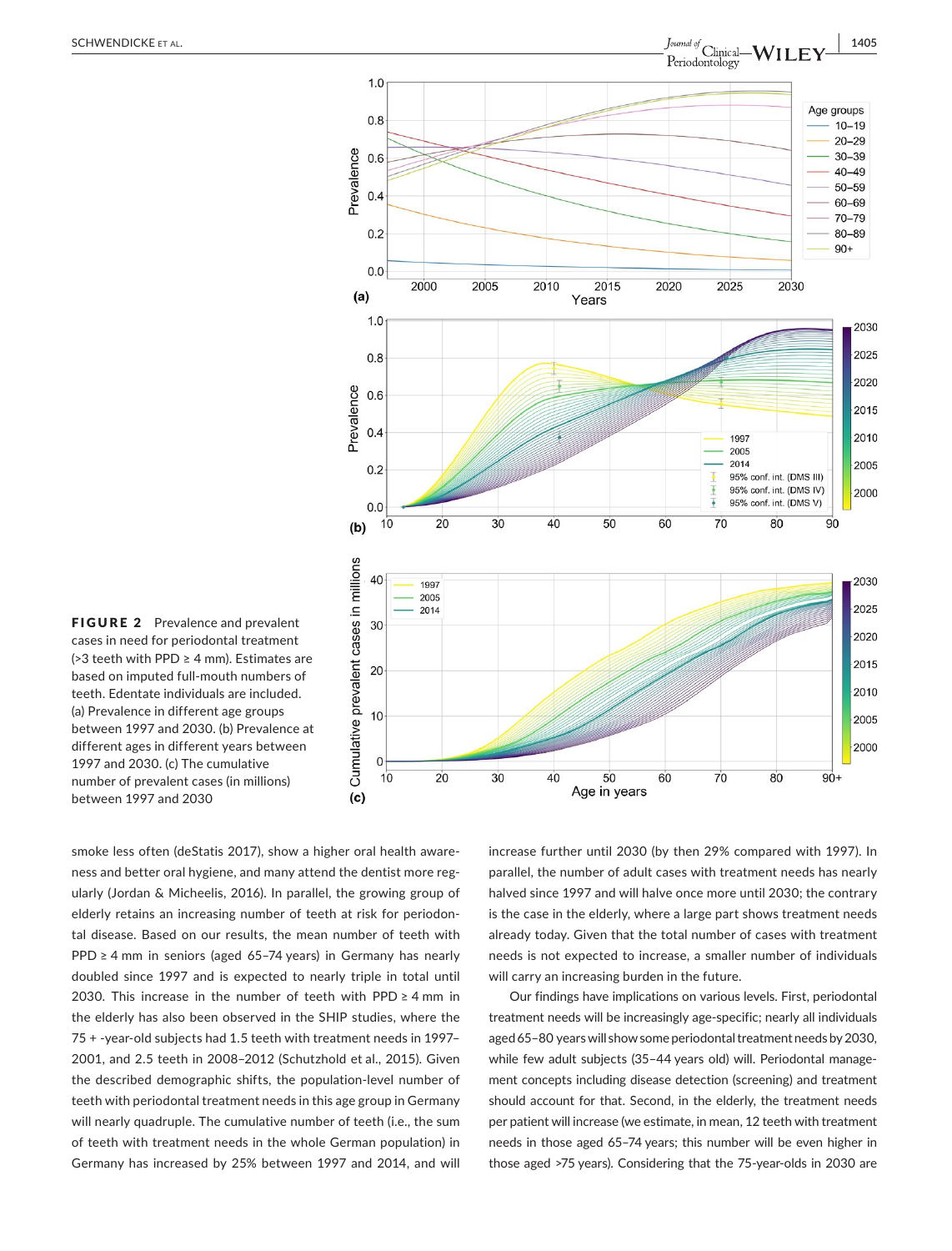**1406 • WILEY** -  $\frac{J^{\text{quad of}}}{\text{Periodontology}}$  Clinical **Example 2018 CONSECTER CONSECTED SCHWENDICKE** ET AL.

the 42-year-olds of 1997, who showed 11.7 filled and 3.9 missing teeth at that age already (Jordan & Micheelis, 2016), managing these patients will be complex and involve periodontal, restorative and treatments. In the very old, a substantial number of individuals will additionally require long-term care; providing conventional dental and periodontal treatment will be a challenge for these individuals. Nevertheless, managing dental diseases in this group will remain mandatory when considering possible co-morbidities and sequels of poor oral health due to missing teeth, untreated carious lesions, ill-fitting dentures and periodontitis, like diabetes, malnutrition or pneumonia (Schwendicke, Stolpe, & Müller, 2017; Tonetti, Bottenberg et al., 2017). Third, the estimated needs and the resulting demand will need to be addressed by the future dental workforce. Pregraduate curricula of periodontology and postgraduate specialization programs may need to be adopted in scope and breadth accordingly. Also, long-term systematic management of periodontal disease should be implemented within the statutory insurance (currently, supportive periodontal therapy is not covered). Moreover, it should be considered that PPD may not be the only relevant measure to estimate treatment needs; in elderly populations, periodontal attachment loss has been shown to be experienced through recession rather than pocketing (Schutzhold et al., 2015), and ageing has not necessarily been found to come with increased PPDs (but often with increased attachment loss) (Renvert, Persson, & Persson, 2013).

This study and the underlying data have a number of strengths. First, a novel approach of cross-sectionally and longitudinally imputing data allowed to identify trends across age groups and cohorts, and thus helps to understand patterns of disease dynamics and resulting treatment needs which have so far not been described. Second, by combining data on periodontitis with data on population, we were able to more comprehensively evaluate the combined effects of disease and population dynamics. Third, nationally representative data were used.

Several limitations apply, too. First, we used partial-mouth recordings to transform them into full-mouth data, as only full-mouth data are useful for estimating treatment needs in a way that allows health services planning. Transformation was based on a subsample of the DMS V, where 199 patients had been examined full-mouth. We used Extreme Gradient Boosting to determine this transformation, and validated our findings against simple transformations (Jordan & Micheelis, 2016). Our transformation might not hold perfectly true for the samples in the DMS III and IV, and we were unable to validate our estimates here. However, it was reassuring to find the trends—reduced treatment need in younger and increased need in older individuals—to be reflected by data from another large German study (Schutzhold et al., 2015). Second, our projection to 2030 can only limitedly account for unknown secular health trends and how these will change in the future. For example, the DMS found self-efficacy, oral hygiene and dental services utilization in seniors to increase or improve with time, for example. Also, the improved periodontal health in younger adults may well continue into older age at some point, compensating for the fact that more units are at risk there. In this case, elderly would have more teeth, which remain nevertheless healthier than in the past. The

Jönköping studies, which find that—similar to Germany—the number of retained teeth has considerably increased over the last three decades in the 70- to 80-year-olds, report such trend reversal in the elderly population (Norderyd et al., 2015). Also, our projection approach built on only one covariate, the year of birth of an individual (in different age groups), assuming past changes in the number of teeth per individual continuing to some degree in the future. An alternative would have been to use a multivariate regression model for prediction. We have done so in a previous study to predict tooth loss in 2030, but found that a model based on a reasonable set of socio-economic and health-related predictors does not necessarily account for large parts of the observed variance, while the year of birth and the age of the individuals were the covariates with the most predictive power. Additional analyses performed on the present data using multivariable linear regression modelling (see Supporting Information Appendix Table S3, Figure S7) confirmed this; the explanatory value of all used variables remained limited at 22%. Third, our data do not allow to monitor the severity of the disease; no stratification into teeth with moderate (PPD = 4–5 mm) or severe (PPD  $\geq 6$  mm) periodontitis was made, with teeth with PPD ≥ 6 mm possibly requiring surgical treatment more often. Also, it was not possible to stratify treatment needs into different treatment phases (active/supportive treatment). However, as surgical treatment is very rarely provided under the statutory insurance and supportive therapy is not at all covered, such stratification was not needed for the purpose of our study. Last, we once more highlight that our study evaluated treatment needs under the perspectives of German healthcare, that is solely based on PPDs. Of course, PPD do not necessarily reflect attachment loss; in case of overgrowth it overestimates, while in the elderly PPD plateaus and thus underestimates (Billings et al., 2018; Schutzhold et al., 2015). In many settings, attachment loss rather than PPD may be used to decide on treatment needs and resulting demands, and even in Germany, periodontal therapy may be provided to teeth not falling into our case definition outside of the statutory insurance setting (i.e., patients would pay privately for such therapy). Also, the proportion of treated cases remains unclear. For example, in a treated case, a PPD of 4 mm may reflect an acceptable endpoint of treatment which does not generate further treatment need. While it was not possible to capture this aspect, future evaluations should attempt to consider this when assessing treatment needs.

# **5** | **CONCLUSIONS**

Based on the present study, periodontal treatment needs have moderately declined in younger adults since 1997 and are expected to decline further in the future. In individuals aged >51 years, treatment needs have increased and may continue to do so. Given the demographic population shift, population-wide cumulative treatment needs may increase until 2030. Health services and workforce planning should address these increasing needs (in oftentimes highly vulnerable populations) in Germany in the future.